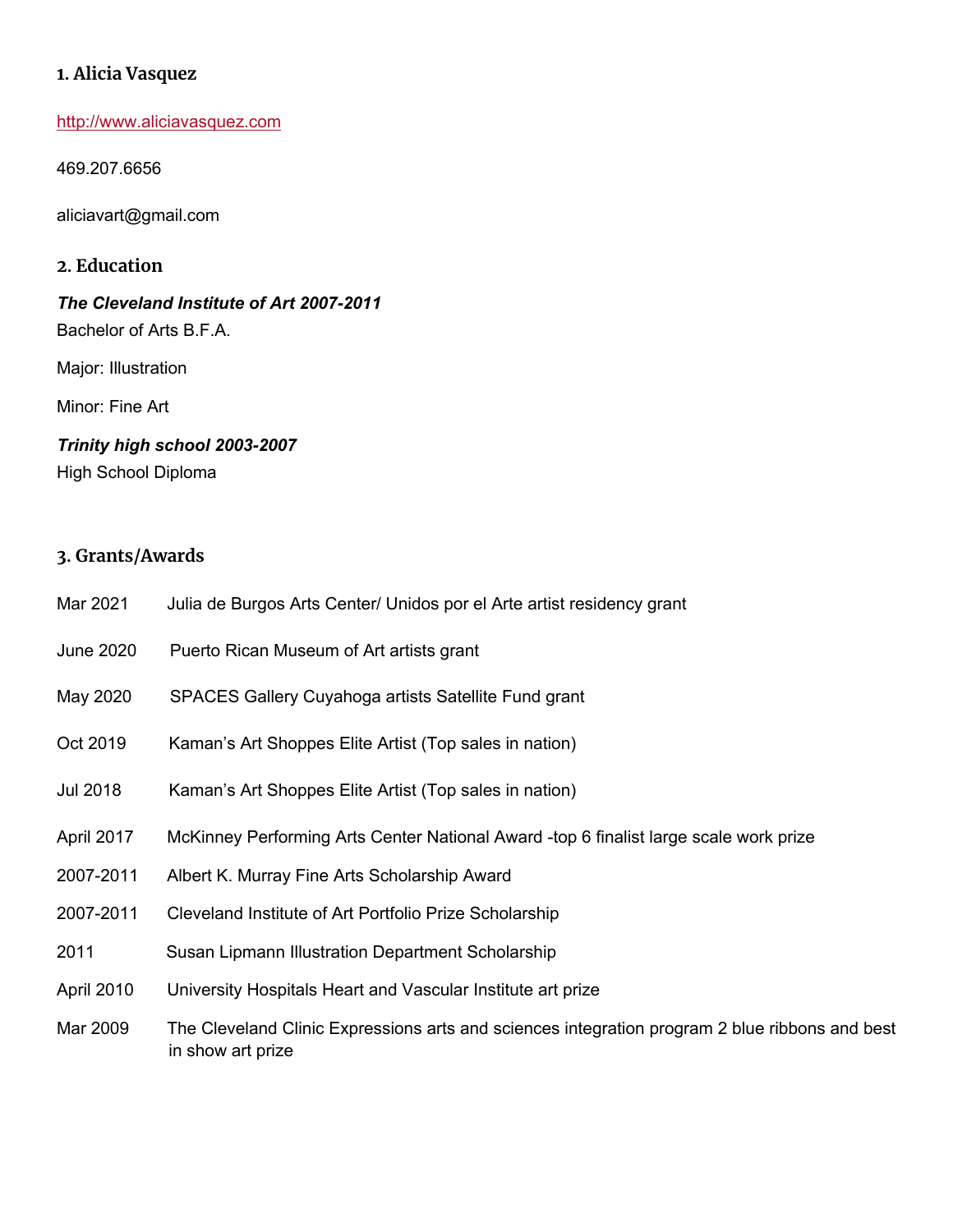#### **4. Exhibitions/Showings**

Mar 2022 *Women in Print Exhibit,* FIG Arts Gallery Center, Pivot Arts Center, Cleveland, OH

Aug 2021 *Black Medusa Warrior, Skateboard Art Show,* Deep Roots Experience, Red Lion Tattoos, Cleveland, OH

- April 2021 *Kicks, Spliffs, Flicks Art Show,* Deep Roots Experience, Red Lion Tattoos, Cleveland, OH
- April 2021 *Signs of Times Exhibit,* Metrohealth, L.A.N.D Studios, Cleveland, OH
- Sept 2020 *Hispanic Heritage Month Exhibit,* Julia de Burgos Arts Center House Gallery, Cleveland, OH
- Sept 2020 *Art at a Distance Drive by Exhibit*, Lincoln West High School, Cleveland, OH
- Aug 2019 *Puerto Rican Cultural Festival*, Roberto Clemente Park, Cleveland, OH
- July 2019 *Latin Arts and Culture Festival Exhibit*, Cleveland, Cleveland, OH
- April 2017 *Arts in Bloom Exhibit*, McKinney Performing Arts Center, McKinney, TX
- Mar 2017 *Birds, Cats, Skulls Exhibit*, Kettle Art Gallery, Dallas, TX
- Feb 2017 *For the Love of Kettle Exhibit*, Kettle Art Gallery, Dallas TX
- Feb 2017 *For the Love of Artists Exhibit*, Kettle Art Gallery, Dallas, TX
- Jun 2016 *Holistic Festival of Life***,** Plano Civic Center**,** Plano, TX
- Mar 2015 *Dallas Public Library Annual Arts Exhibit***,** Dallas Public Library**,** Dallas, TX
- April 2015 *Arts in Bloom Exhibit*, McKinney Performing Arts Center, McKinney, TX
- May 2015 *Pancakes and Booze Art show*, Quixotic World, Dallas, TX
- Dec 2015 *Dallas Raw Artists*, *Holiday Rawk art exhibit*, Gas Monkey Live, Dallas Texas

#### **5. Collections** (Public, Corporate, Private)

June 2021 *Stars of the Universe*, **Julia de Burgos Cultural Arts Center** private collection, Cleveland, OH

June 2020 *Black, Brown, and Red Artist collaborative mural*, **Julia de Burgos Arts Center** private collection, Cleveland, OH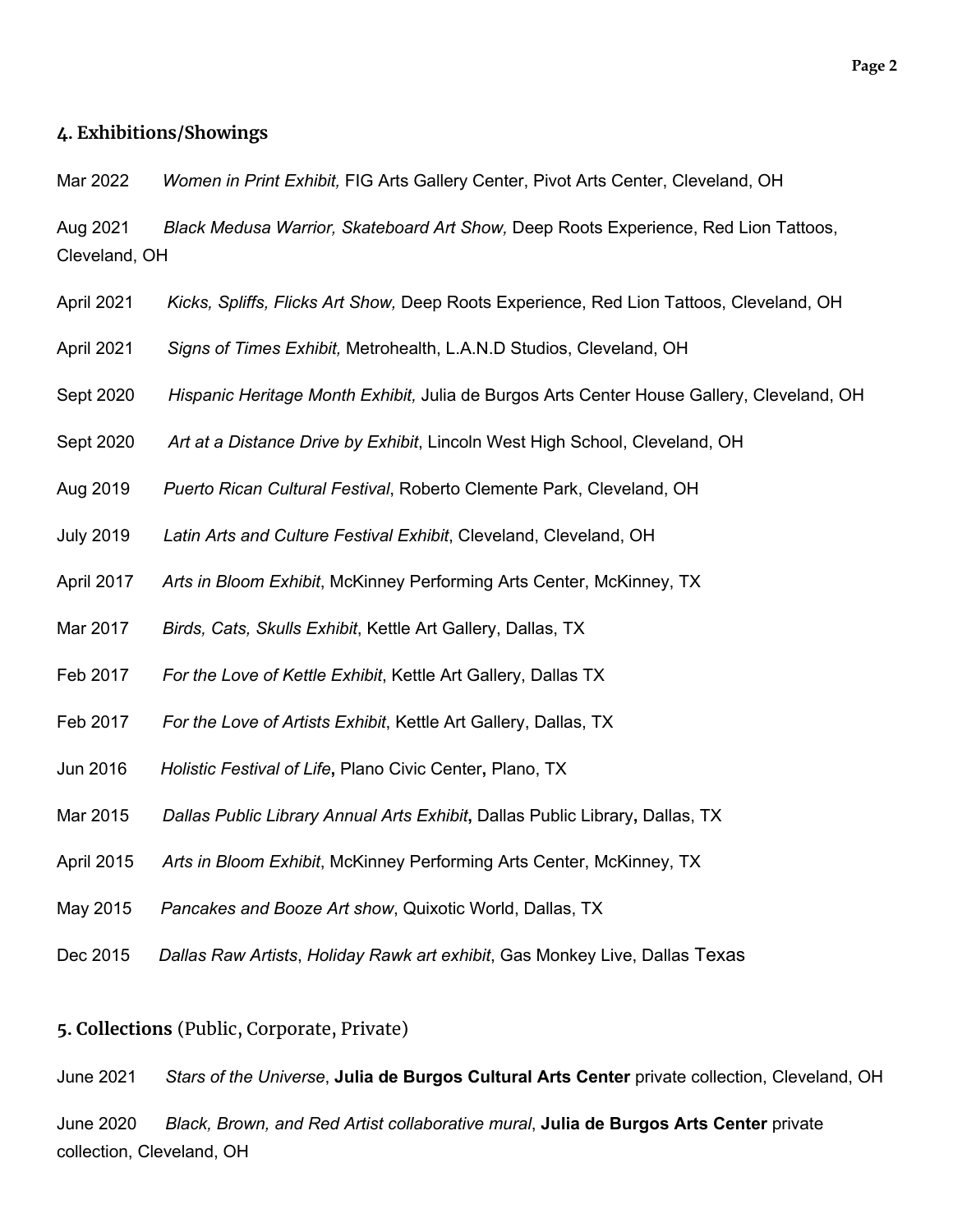- June 2016 *2 Corinthians 4:15*, **Watermark Community Church** youth center private collection, Dallas, TX
- April 2010 *Renacer*, **University Hospitals Heart and Vascular Institute** private collection, Cleveland, Ohio
- Mar 2009 *Desolation*, **The Cleveland Clinic** private collection, Cleveland, Ohio

#### **6. Publications and Website Publications**

- April 2021 Shaker Life Magazine Spring 2021 Issue, Sunflowers and Mandalas Utility Box Design feature
- Oct 2020 CAN Journal Fall 2020 Issue, Artists Spotlight Interview
- May 2011 Touched by Cancer Foundation Annual report, spot illustration
- April 2011 The Neighborhood Voice Newspaper, illustration spread, "The Story of Water"

#### **7. Related and Teaching Experience**

#### **Related Experience**

- June 2021-present Tattoo Artist, Impact ink Tattoo Studio, Cleveland Heights, OH
- Nov 2020 Tattoo Artist (apprentice), Iron Clad Tattoo Studio, Mentor, OH
- 2017-present Face Painting / Henna / Cartoonist Artist, Kaman's Art Shoppes Org, Cuyahoga falls, OH
- 2017-2020 Sr. Supervisor / Lead face painting artist, Kaman's Art Shoppes, Akron, OH
- 2014-2017Caricature Artist, Kaman's Art Shoppes, Dallas, TX

#### **Teaching Experience**

- 2022-present Continuing Education Art Teacher. Cleveland Institute of Art. Cleveland, OH
- 2019-2020 Substitute Art Teacher. Shaker Heights District, Shaker Heights, OH
- 2019-2019 Art Coordinator. Achievement Centers for Children, Strongsville, OH
- 2018-2019 Teaching Artist. Shaker Heights Recreation Department, Shaker Heights, OH